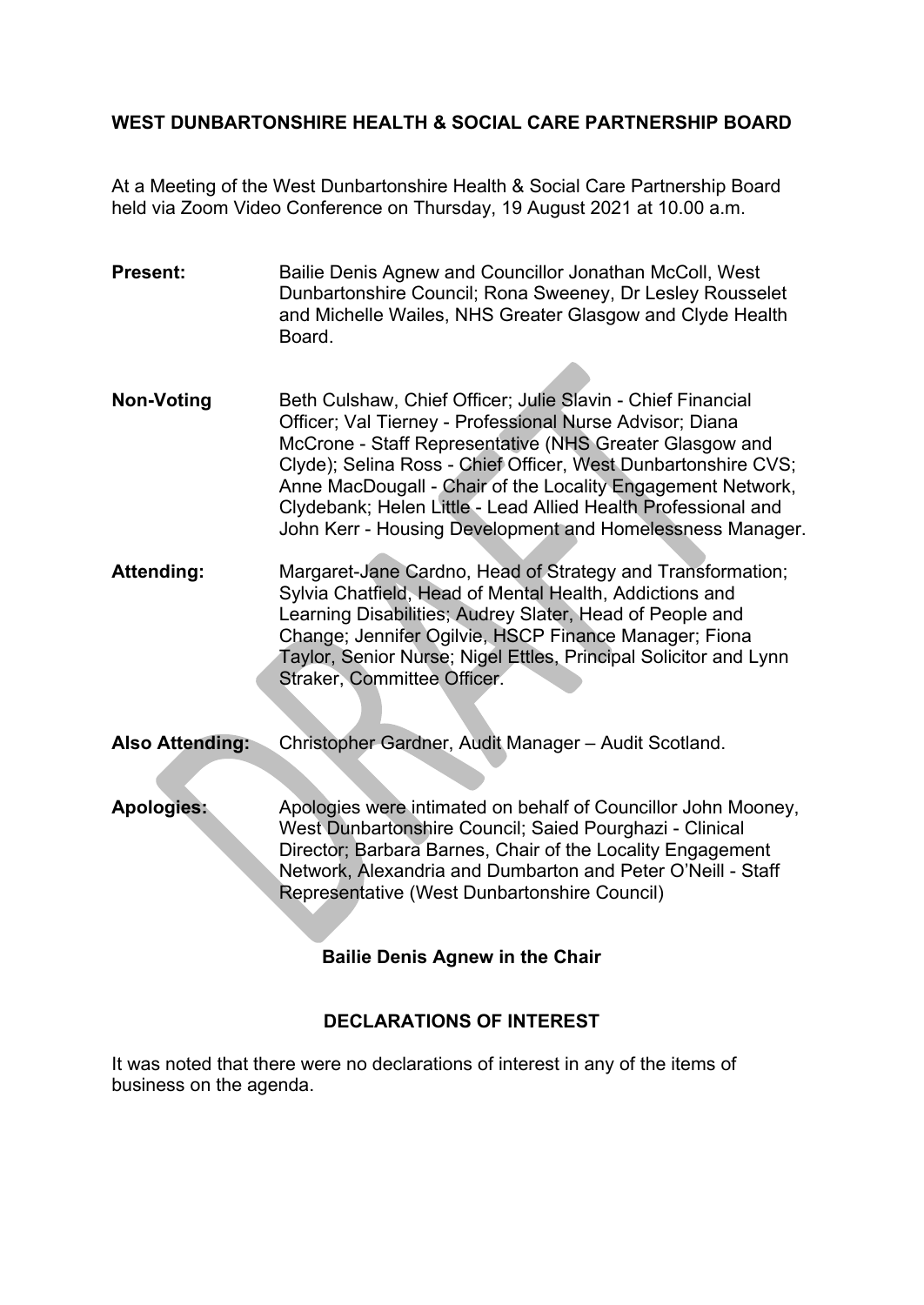### **MINUTES OF PREVIOUS MEETING**

The Minutes of Meeting of the Health and Social Care Partnership Board held on 24 June 2021 were submitted and two alterations were requested:

- (1) Peter O'Neill's title in attendance at the meetings should be as Member of HSCP and not as representative Working4U role. Committee agreed to update this on the Minute.
- (2) The Workforce Sustainability report indicated to be brought to the next meeting has been moved to the September meeting as further analysis was required of data within the report.
- (3) The DNACPR report indicated to be brought to the next meeting has been moved to the September meeting as due to time of August meeting, the two Clinical Professionals were unable to attend to answer any questions on the report.

## **ROLLING ACTION LIST**

A Rolling Action list for the Partnership Board was submitted for information. Bailie Agnew, Chair, requested that progress updates, comments and outcomes are noted on the Rolling Action list going forward.

# **VERBAL UPDATE FROM CHIEF OFFICER**

Beth Culshaw, Chief Officer provided a verbal update on the recent business of the Health and Social Care Partnership. She welcomed the new members to the Board and looked forward to working with them at the Induction sessions scheduled in September for HSCP Members. She noted, following the departure of Jonathan Hinds, Sylvia Chatfield has been confirmed as our Interim Chief Social Work Officer for the time being and recruitment is ongoing for this role.

Ms Culshaw advised our response to the ongoing Covid pandemic has continued to evolve. There is a rise in cases due to easing of restrictions and we are continuing to monitor this closely. She noted she was pleased there was a very low number of cases within Care Homes in West Dunbartonshire, both for staff and residents. She also advised we have been going through the process of an Inspection of our Adult Services which is due to conclude by the end of August 2021 and we have also received notification from the Care Inspectorate who are looking into our Inspection of Children who are at risk of harm process. We will bring reports back to the HSCP Board on these updates in due course but reflects many organisations are getting back up to speed as the pandemic progresses and Business As Usual is returning in these areas.

She noted good progress of the Health Centre at Queens Quay, Clydebank and will shortly be able to provide dates for Members to visit and see the work completed.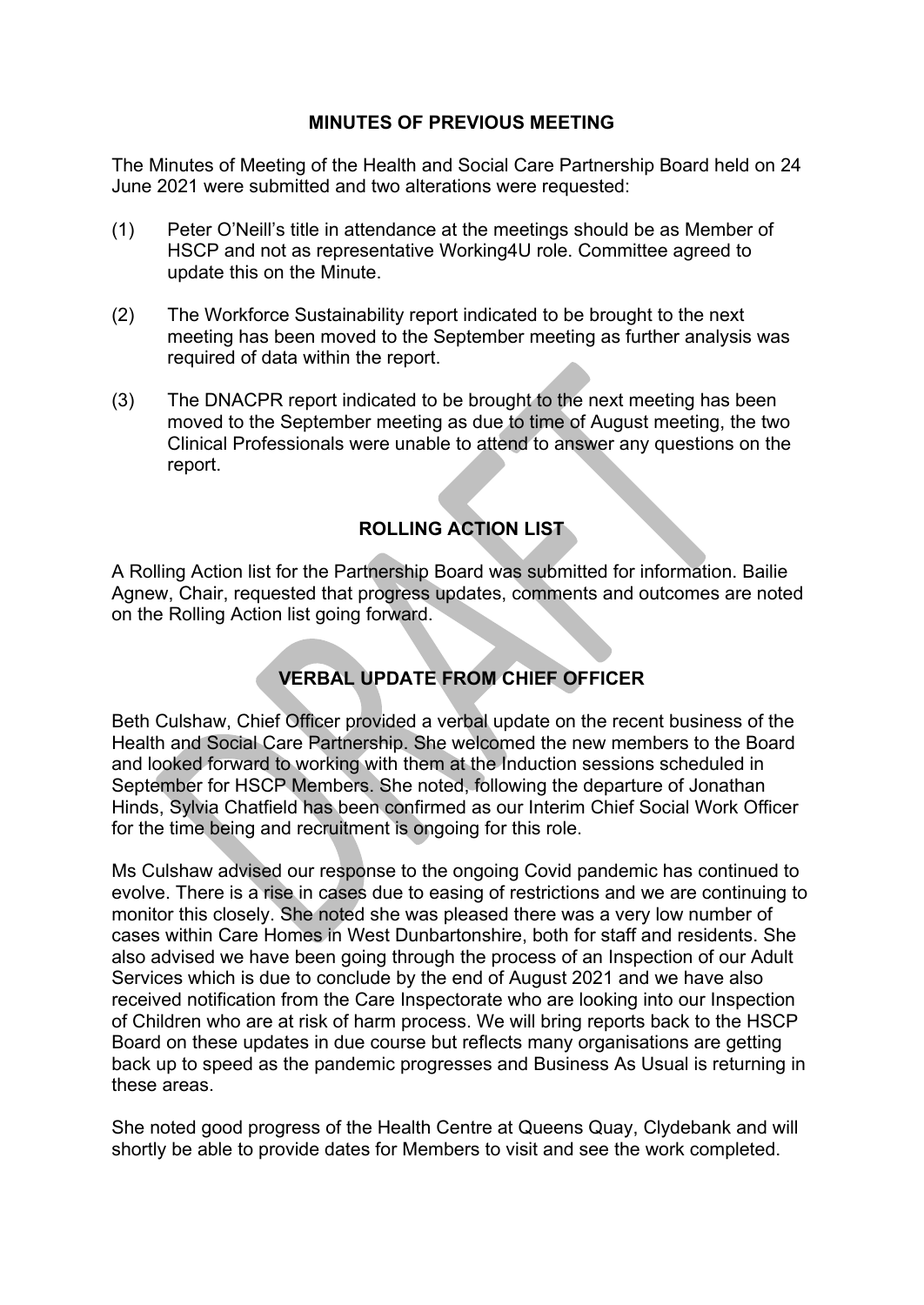Ms Culshaw advised regarding the recent publication of the Consultation on National Care Service. She advised Committee Admin would send a link to the Consultation to all Members and asks everyone to ensure they read through the information. It was requested that a session is held with HSCP Board Members and Officers to discuss the consultation and bring a collective response back through the Board, rather than individual responses. Invites to a session will be sent out shortly, and the response presented back to the HSCP Board at the September meeting.

Ms Culshaw detailed there would be a revision to the dates and times of some of the HSCP Board and Audit and Performance Committee meetings for the next year, and will shortly confirm these in the diary invites for all Members.

Lastly, she noted we had been encouraging as many of our people as possible over the summer period to get a break from work and get away to recharge their batteries as has been a very tough period and good to see people coming back refreshed.

### **MEMBERSHIP OF THE HEALTH AND SOCIAL CARE PARTNERSHIP (HSCP) BOARD**

A report was submitted by Head of Strategy and Transformation confirming the constitutional membership of the Health and Social Care Partnership Board.

After discussion and having heard from Head of Strategy and Transformation in further explanation and in answer to Members' questions, the Board agreed:-

- (1) to formally record it's thanks to those Board Members reaching the end of their tenure for their unwavering dedication and support during their period of service;
- (2) to note the voting members from the Elected Members of West Dunbartonshire Council as detailed in paragraph 4.2.1 of this report;
- (3) to note the voting members from the Non-Executive Directors of Greater Glasgow and Clyde Health Board as detailed in paragraph 4.2.1 of this report; and
- (4) to appoint the non-voting members of the HSCP Board, including confirming the designated professional advisors as detailed in paragraph 4.3.1 of this report.

### **MINISTERIAL STRATEGIC GROUP FOR HEALTH AND COMMUNITY CARE: MEASURING PROGRESS UNDER INTEGRATION**

A report was submitted by Head of Strategy and Transformation providing an update on the status of the "Progress with Integration of Health and Social Care, West Dunbartonshire Health and Social Care Partnership Action Plan" [the Action Plan] (Appendix I) and to seek Board approval to undertake a series of self-evaluation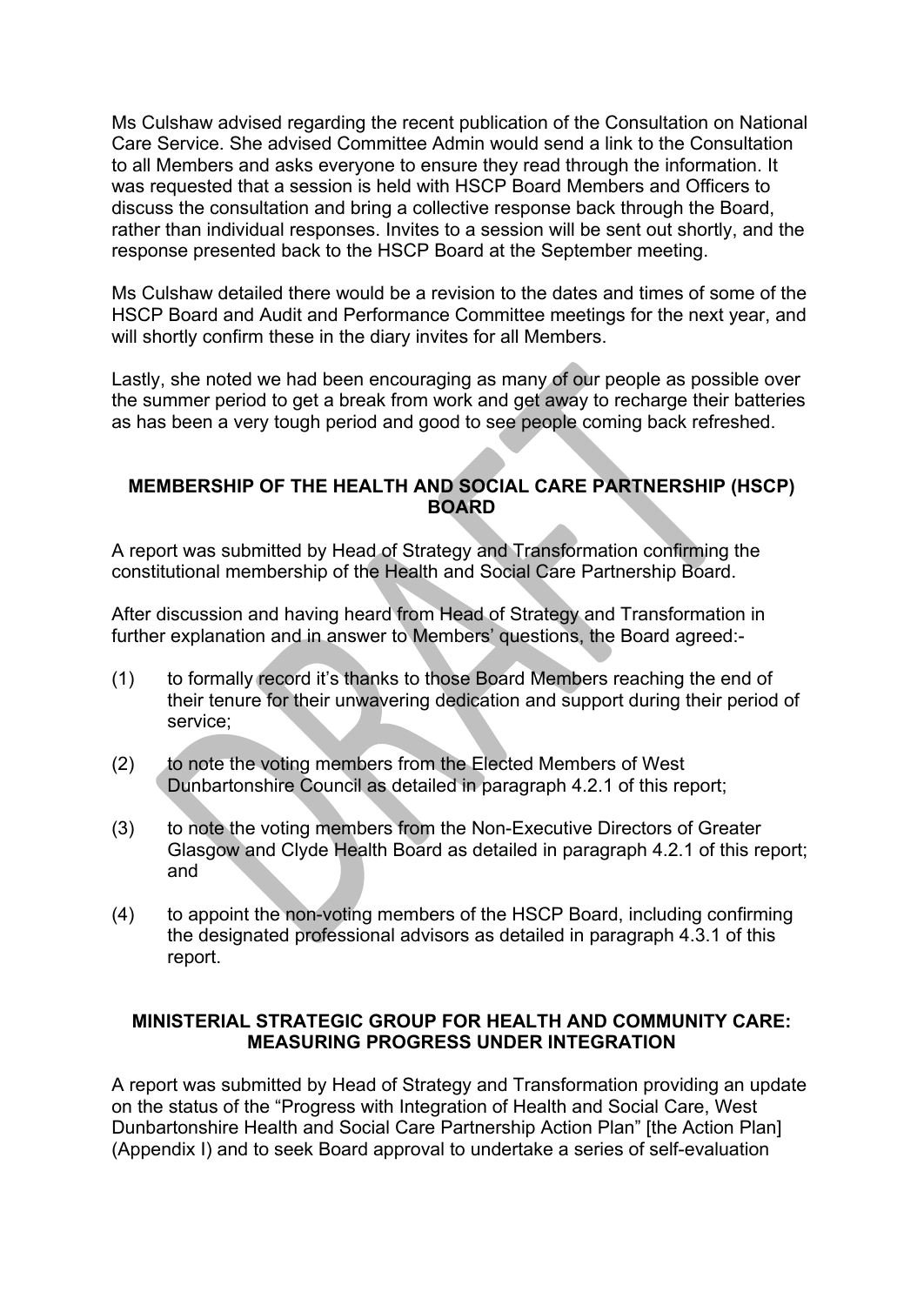activities in order to review and update the action plan in light of the impacts of Covid19.

After discussion and having heard from Head of Strategy and Transformation in further explanation and in answer to Members' questions, the Board agreed:-

- (1) to note the contents of the "Progress with Integration of Health and Social Care, West Dunbartonshire Health and Social Care Partnership Action Plan", September 2019 (Appendix I), and
- (2) to instruct Officers, through a series of self evaluation activities, to review and update the Action Plan, reporting back to the HSCP Board on 24 February 2022.

# **FINANCIAL PERFORMANCE UPDATE**

A report was submitted by Chief Financial Officer providing an update on Financial Performance.

After discussion and having heard the Chief Financial Officer and Head of Mental Health, Addictions and Learning Disabilities in further explanation and in answer to Members' questions, the Board agreed:-

- 1) to note the updated position in relation to budget movements on the 2021/22 allocation by WDC and NHSGGC;
- (2) to note the reported revenue position for the period 1 April 2021 to 30 June 2021 is reporting an adverse (over spend) position of £1.098m (2.67%)
- (3) to note the projected outturn position of £0.141m underspend (0.08%) for 2021/22;
- (4) to note that the projected costs of Covid-19 for 2021/22 are currently estimated to be £6.020m;
- (5) to note the update on the monitoring of savings agreed for 2021/22;
- (6) to note the current reserves balances; and
- (7) to note the update on the capital position and projected completion timelines.

\*NOTE:- Councillor McColl dropped from the meeting during discussion of this item and was unable to re-join due to technical issues.

#### **SCOTTISH GOVERNMENT FUNDING FOR CHILDREN AND YOUNG PEOPLE'S COMMUNITY MENTAL HEALTH SUPPORTS AND SERVICES**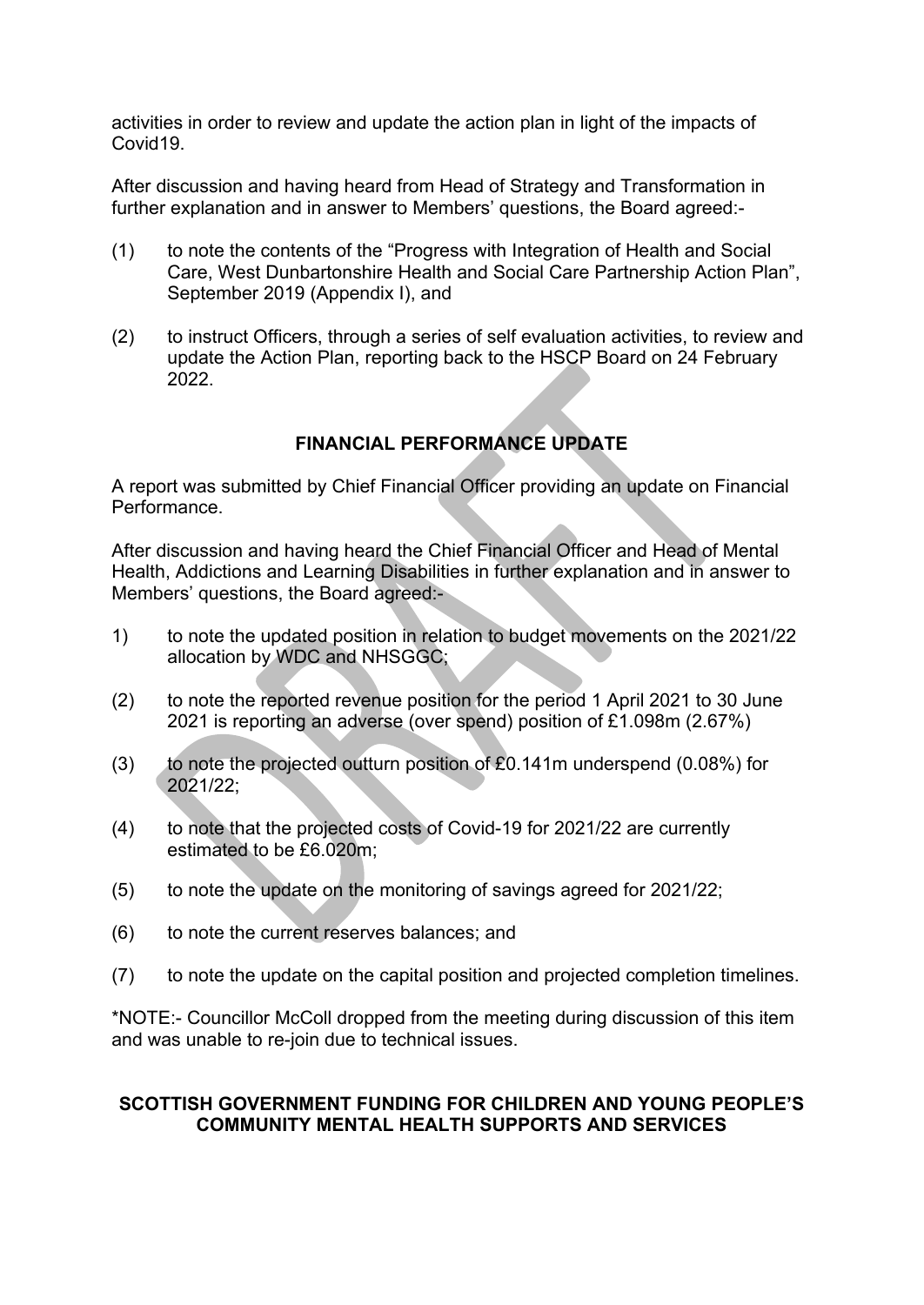A joint report was submitted by Head of Children's Health, Care and Justice and Chief Social Work Officer providing an update on work to develop and improve community mental health supports and services for children and young people within West Dunbartonshire.

After discussion and having heard from Health Improvement & Inequalities Manager in further explanation and in answer to Members' questions, the Board agreed:-

- (1) to note the contents of report; and
- (2) to note progress since the previous report to HSCP Board on 26th November 2020 specifically quarter 4 share of 2020/21 Scottish Government allocation to develop and expand community mental health and wellbeing support and services (detailed in Appendix 1).
- (3) to approve action plan (Appendix 2) to progress further development of community mental health and wellbeing supports and services for children & young people supported by 2021/22 Scottish Government allocation required to be aligned to a pre-determined national framework.
- (4) to note the need to report to Scottish Government at prescribed time intervals;
- (5) to request further details be brought back to the HSCP Board of Staffing implications in expanding community mental health and wellbeing support and details of the additional training which will require to be provided to staff; and
- (6) to seek a further progress report to the HSCP Board by the end of December 2021.

# **WEST DUNBARTONSHIRE APPROACH TO DELAYED DISCHARGE**

A report was submitted by Head of Health and Community Care advising of the current situation in relation to delayed discharges as they relate to West Dunbartonshire, and the actions being taken to minimise delays.

After discussion and having heard the Acting Head of Health and Community Care and Chief Officer in further explanation and in answer to Members' questions, the Board agreed:-

- (1) to note the contents of this report and the range of actions underway to improve performance;
- (2) to request more detailed analysis and scrutiny of the data provided within the report be sent back to HSCP Board;
- (3) to request re-admission rates data be sent back to HSCP Board, to analyse and ensure we are releasing people correctly;